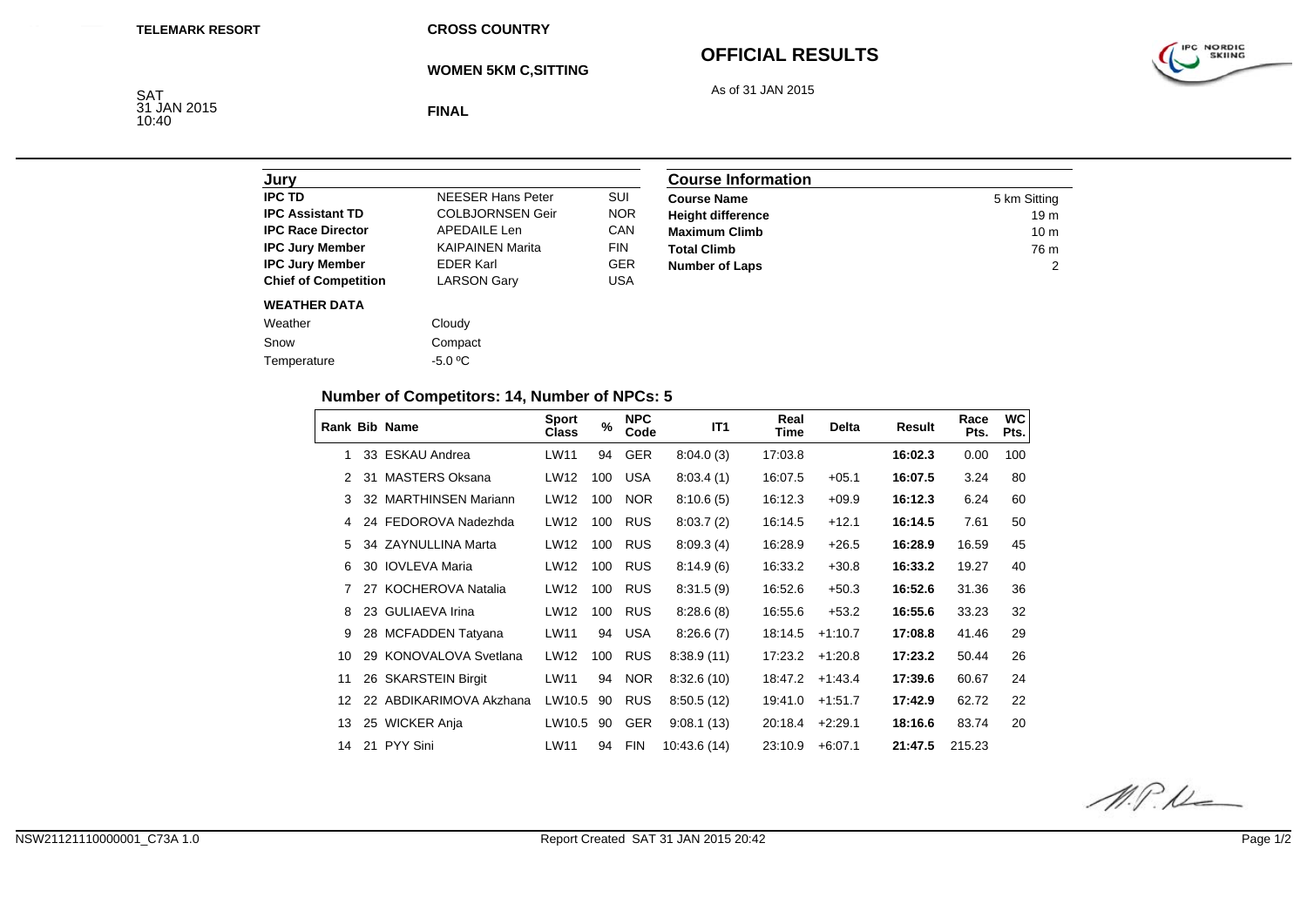| <b>TELEMARK RESORT</b>             | <b>CROSS COUNTRY</b>        |                         |                                    |
|------------------------------------|-----------------------------|-------------------------|------------------------------------|
|                                    | <b>WOMEN 5KM C, SITTING</b> | <b>OFFICIAL RESULTS</b> | <b>IPC NORDIC</b><br><b>SKIING</b> |
| <b>SAT</b><br>31 JAN 2015<br>10:40 | <b>FINAL</b>                | As of 31 JAN 2015       |                                    |

M.P.K

| the contract of the contract of the<br>Legend: |                  |            |                                                           |    |               |  |
|------------------------------------------------|------------------|------------|-----------------------------------------------------------|----|---------------|--|
| <b>Delta</b>                                   | ehind ranked و ∩ | IDC<br>ט⊤ו | International Paralympic Committee                        | TD | ical Delegate |  |
| <b>ITn</b>                                     | <b>COSITION</b>  | <b>NPC</b> | Notion.<br>Paralympic Committee<br>הנו וה<br>inaliuliai F |    |               |  |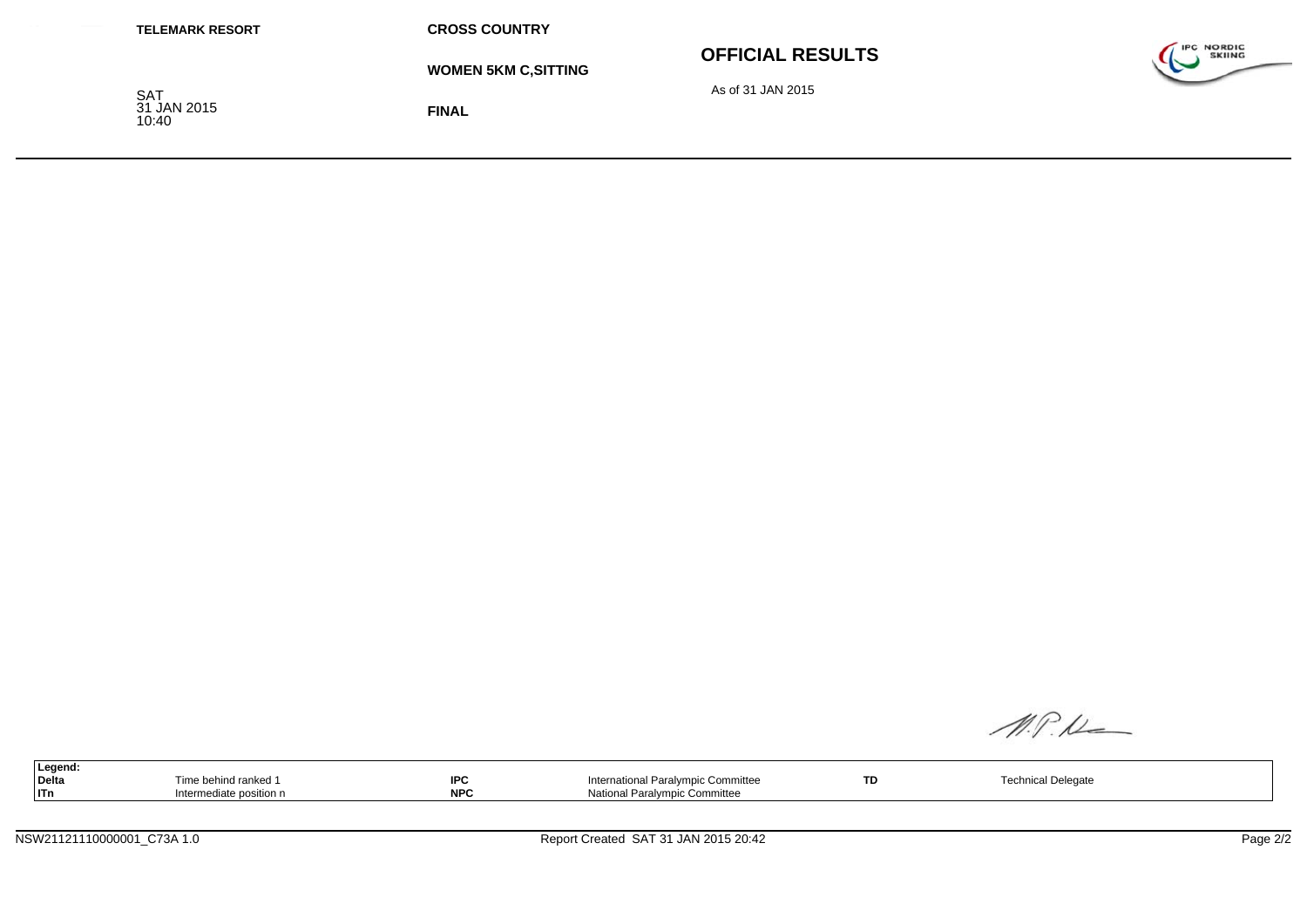**CROSS COUNTRY**

**WOMEN 5KM C,STANDING**

## **OFFICIAL RESULTS**



SAT<br>31 JAN 2015<br>12:40

**FINAL**

| Jury                        |                          |            |
|-----------------------------|--------------------------|------------|
| <b>IPC TD</b>               | <b>NEESER Hans Peter</b> | SUI        |
| <b>IPC Assistant TD</b>     | <b>COLBJORNSEN Geir</b>  | <b>NOR</b> |
| <b>IPC Race Director</b>    | <b>APEDAILE Len</b>      | CAN        |
| <b>IPC Jury Member</b>      | <b>KAIPAINEN Marita</b>  | <b>FIN</b> |
| <b>IPC Jury Member</b>      | <b>EDER Karl</b>         | <b>GER</b> |
| <b>Chief of Competition</b> | <b>LARSON Gary</b>       | USA        |
| <b>WEATHER DATA</b>         |                          |            |
| Weather                     | Mostly cloudy            |            |
| Snow                        | Compact                  |            |
| Temperature                 | $-6.0 °C$                |            |
|                             |                          |            |

| <b>Course Information</b> |                  |  |  |  |
|---------------------------|------------------|--|--|--|
| <b>Course Name</b>        | 5 km Standing    |  |  |  |
| <b>Height difference</b>  | 34 m             |  |  |  |
| <b>Maximum Climb</b>      | 32 <sub>m</sub>  |  |  |  |
| <b>Total Climb</b>        | 170 <sub>m</sub> |  |  |  |
| <b>Number of Laps</b>     |                  |  |  |  |

## **Number of Competitors: 13, Number of NPCs: 7**

|    |    | <b>Rank Bib Name</b>      | <b>Sport</b><br><b>Class</b> | $\%$ | <b>NPC</b><br>Code | IT <sub>1</sub> | Real<br>Time | <b>Delta</b> | Result  | Race<br>Pts. | <b>WC</b><br>Pts. |
|----|----|---------------------------|------------------------------|------|--------------------|-----------------|--------------|--------------|---------|--------------|-------------------|
|    |    | 1 103 KONONOVA Oleksandra | LW <sub>8</sub>              | 91   | <b>UKR</b>         | 7:53.8(1)       | 17:27.2      |              | 15:53.0 | 0.00         | 100               |
|    |    | 2 101 LIASHENKO Liudmyla  | LW8                          | 91   | <b>UKR</b>         | 8:17.6(2)       | 18:07.8      | $+40.5$      | 16:29.9 | 23.23        | 80                |
| 3  |    | 94 RIPA Helene            | LW <sub>2</sub>              | 92   | <b>SWE</b>         | 8.32.7(5)       | 18:31.7      | $+1:15.8$    | 17:02.8 | 43.95        | 60                |
| 4  |    | 95 HUDAK Brittany         | LW8                          | 91   | <b>CAN</b>         | 8:28.3(4)       | 18:45.1      | $+1:17.8$    | 17:03.8 | 44.58        | 50                |
| 5  | 92 | RUMYANTSEVA Ekaterina     | LW5/7                        | 80   | <b>RUS</b>         | 8:25.1(3)       | 21:28.8      | $+1:37.5$    | 17:11.1 | 49.17        | 45                |
| 6  |    | 98 ABE Yurika             | LW <sub>6</sub>              | 90   | <b>JPN</b>         | 8.51.4(7)       | 19:50.8      | $+2:11.9$    | 17:51.8 | 74.80        | 40                |
|    |    | 96 OLSEN Anne Karen       | LW <sub>6</sub>              | 90   | NOR.               | 8:46.7(6)       | 20:08.8      | $+2:29.9$    | 18:08.0 | 84.99        | 36                |
| 8  | 99 | JARVELA Maija             | LW <sub>8</sub>              | 91   | <b>FIN</b>         | 9:00.7(9)       | 20:04.2      | $+2:36.9$    | 18:15.9 | 89.97        | 32                |
|    |    | 9 100 BRATIUK Natalia     | LW8                          | 91   | <b>RUS</b>         | 8:53.5(8)       | 20:29.1      | $+3:01.8$    | 18:38.5 | 104.20       | 29                |
| 10 |    | 91 WEEKES Emily           | LW8                          | 91   | CAN                | 9:41.0(10)      | 21:06.3      | $+3:39.1$    | 19:12.4 | 125.54       | 26                |
| 11 |    | 93 PAVLENKO Kateryna      | LW <sub>8</sub>              | 91   | UKR                | 10:01.3(11)     | 22:16.4      | $+4.49.2$    | 20:16.2 | 165.71       | 24                |
| 12 | 97 | DEKIJIMA Momoko           | LW <sub>6</sub>              | 90   | <b>JPN</b>         | 10:05.0 (12)    | 22:50.8      | $+5:11.9$    | 20:33.8 | 176.79       | 22                |
|    |    |                           |                              |      |                    |                 |              |              |         |              |                   |

| <i><u><b>Incidences</b></u></i> |  |
|---------------------------------|--|
| <b>Did Not Start</b>            |  |

| <b>Did Not Start</b> |     |            |  |  |  |
|----------------------|-----|------------|--|--|--|
| 102 KAUFMAN Alena    | LW8 | <b>RUS</b> |  |  |  |

IPC NORDIC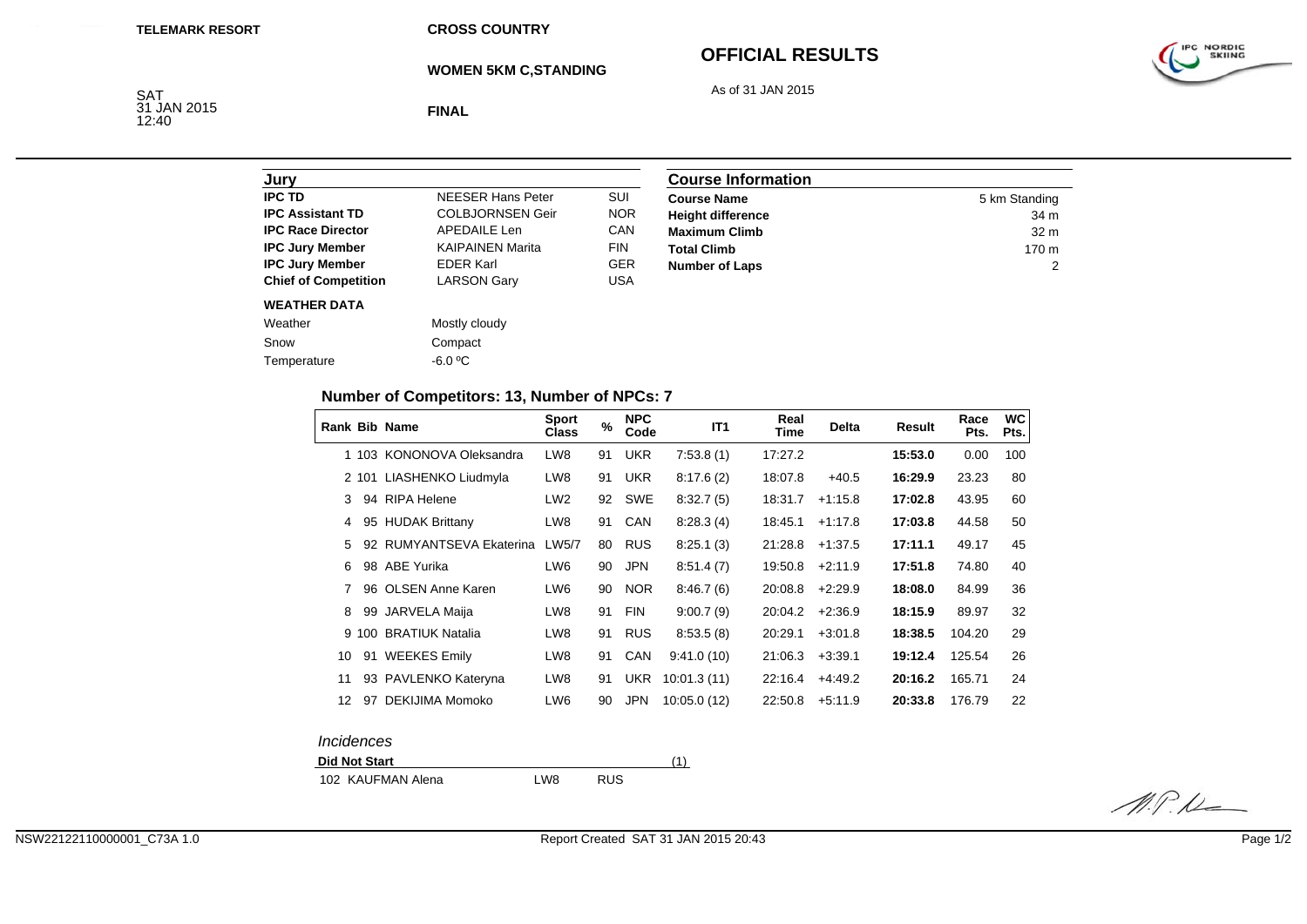| <b>TELEMARK RESORT</b>             | <b>CROSS COUNTRY</b>         |                         |                                          |
|------------------------------------|------------------------------|-------------------------|------------------------------------------|
|                                    | <b>WOMEN 5KM C, STANDING</b> | <b>OFFICIAL RESULTS</b> | <b>IPC NORDIC</b><br><b>SKIING</b><br>~~ |
| <b>SAT</b><br>31 JAN 2015<br>12:40 | <b>FINAL</b>                 | As of 31 JAN 2015       |                                          |

M.P.K

| the contract of the contract of the contract of the contract of the contract of<br>Legend: |                      |                     |                                               |    |                    |
|--------------------------------------------------------------------------------------------|----------------------|---------------------|-----------------------------------------------|----|--------------------|
| Delta                                                                                      | Time behind ranked 1 | <b>IDC</b><br>IF V. | International Paralympic Committee            | ТD | Technical Delegate |
| l ITn                                                                                      | ate position n       | <b>NPC</b>          | alvmpic Committee<br>n<br>Nation <sup>*</sup> |    |                    |